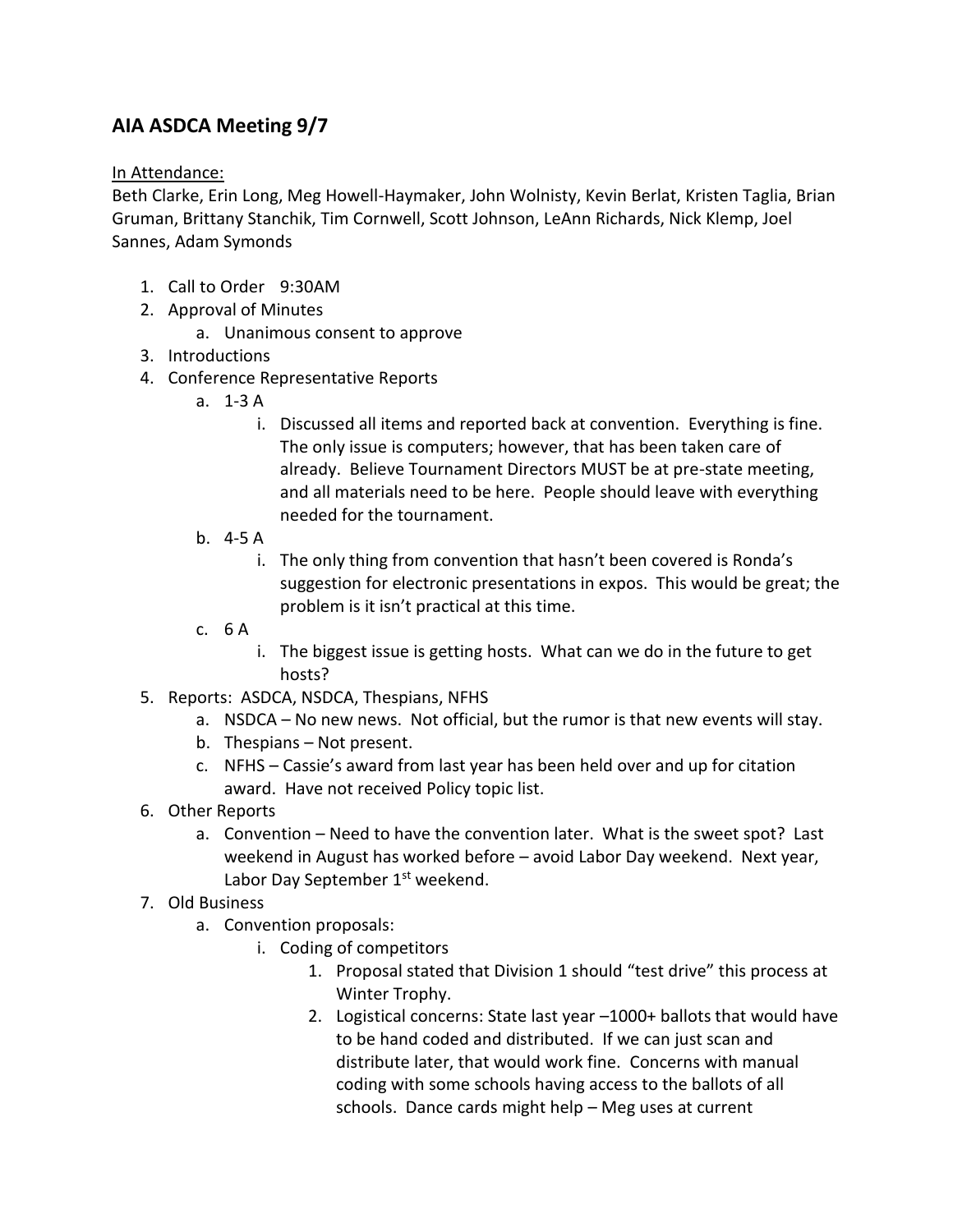tournament; however, people do not fill them out.

- 3. Nick moved to call to question. Seconded.
- 4. In favor: 1, Against: 7 , Abstain: 4
- ii. Tabulation of PF
	- 1. John move to accept proposal. Tim seconded.
	- 2. In favor: 12, Against: 0 , Abstain: 0
- iii. Congress cap
	- 1. For Division 2, approximately 30-32 people spoke in each house. The tournament director would have discretion, but this needs to be done ahead of time. The cap would be at 30 – Meg noted that a better number would be 25. Hard cap of 12 would have an A team and B team for State – that way teams preparing wouldn't lose entries at the last minute. The reason at director discretion is that it could be moved below in order to keep the houses under 30.
	- 2. At Winter Trophy, Congress entries will be limited to 9 per school and all entries beyond will be placed on a waitlist to be added if more Congressional debate rooms are made available by the tournament host to ensure no more than 30 students are in each chamber.
	- 3. Nick moves to amend to read as above. Scott seconded.
	- 4. In favor: 12, Against: 0 , Abstain: 0
- b. Hall of Fame discussion
	- i. We need a nomination for this year.
	- ii. Erin wants to add a bio and a picture on the website to give more interest.
	- iii. Send nominations to Erin Long.
- c. Novice policy debate case materials
	- i. Materials should be ready by Sunday. Trying to limit to 100 pages for the packet at first. Materials will be added along the way. Students are allowed to add to the packet starting January 1<sup>st</sup>. Tournament directors for fall events need to be aware that they cannot collapse novice to open. Novice must follow the packet. Any evidence used that is not in the packet will be considered a loss.
- d. Calendar changes
	- i. Dobson is now Mesquite.
- e. Divisions discussion from the Convention
	- i. Many coaches from convention had no idea what division they were in. We need to discuss when schools can petition up or down. Division 1 is not feasible under current conditions.
		- 1. AIA athletics can move up not down. Current rule is schools can petition up and down on odd years. AIA changed divisions this year in an even year.
		- 2. Cannot change for this year because teams have already done